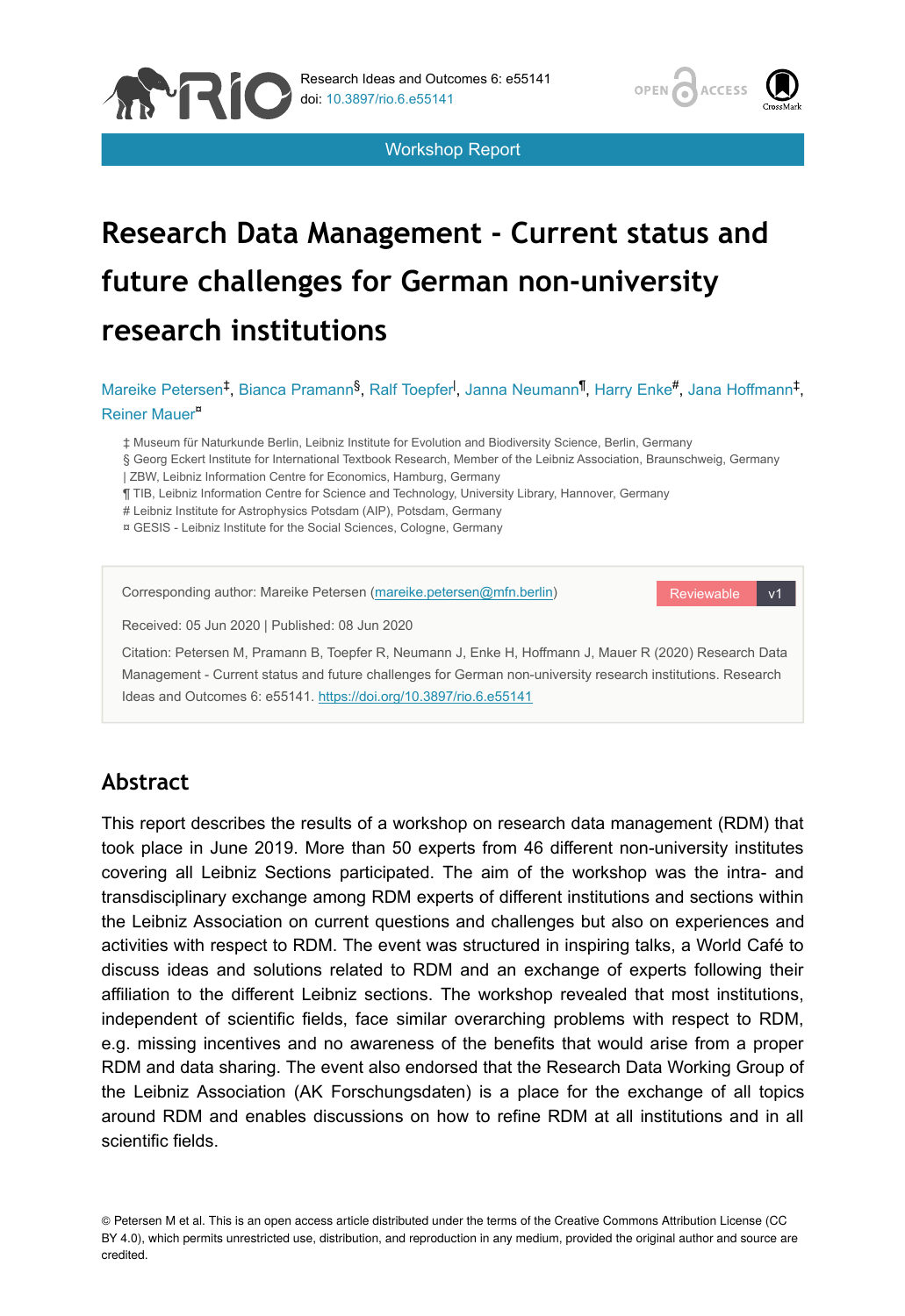# **Keywords**

infrastructure, Leibniz Association, RDM, research data, workshop, world café

## **Introduction**

Research data is the basis for all scientific work. The increasing digitisation of scientific processes and methods calls for new approaches in the way research data is handled. Simply publishing the conclusions resulting from an analysis of collected research data is no longer sufficient. Instead, well-structured and annotated research data is becoming an increasingly important resource for researchers. Ensuring that data is accessible and can be interpreted creates a range of diverse challenges for research funding bodies, research institutions, researchers and research support staff. It often requires a discipline-specific approach in research data management (RDM) or an adaptation of generic processes.

In 2019, the General Assembly of the Leibniz Association published Guidelines on the Handling of Research Data within the Leibniz Association (Leibniz Association 2019). Therein, the Leibniz Association emphasises the importance of responsibly and transparently handling research data within the framework of a sustainable and qualityassured research process. The association connects 95 independent German research institutions that range in focus from natural, engineering and environmental sciences to economics, spatial and social studies and the humanities. Leibniz Institutes address issues of social, economic and ecological relevance. Because of their importance for the country as a whole, the Leibniz Association institutes are funded jointly by Germany's central and regional governments. The Leibniz Institutes employ around 20,000 people, including 10,000 researchers (Leibniz Association 2018).

Against this background, the Research Data Working Group of the Leibniz Association (*AK* Forschungsdaten)<sup>\*1</sup> held an expert workshop on research data management. The one-day meeting 'Round of research data management experts' (*Expert\*innenrunde zu Forschungsdatenmanagement)* took place on June 18, 2019 at the Museum für Naturkunde Berlin, Leibniz Institute for Evolution and Biodiversity Science.

# **Aims of the workshop**

The aim of the workshop was the intra- and transdisciplinary exchange among RDM experts of different institutions and sections within the Leibniz Association on current questions and challenges but also experiences and activities with respect to RDM. An important objective was the strengthening of discipline specific exchange and enabling future collaboration on common questions and challenges of RDM.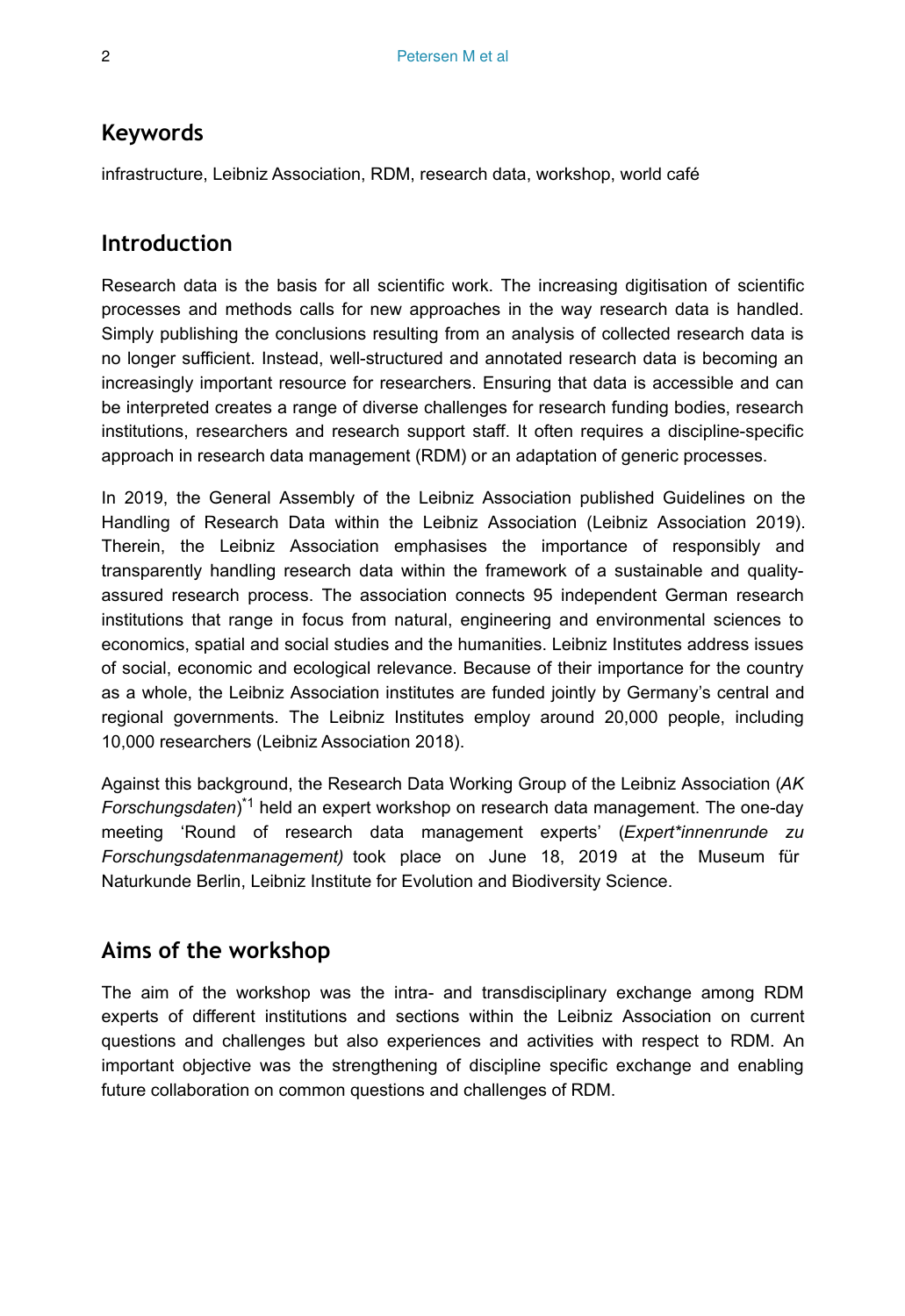## **Methods**

The workshop started with an introductory talk and two inspiring talks opening the exchange and discussion on research data management (RDM). The talks were followed by a World Café to collect and exchange results and opinions. Five tables with challenging and urgent topics related to RDM were arranged to facilitate intensive and direct and conversations in smaller groups. Two people of the organizing team were assigned to each table to assure a good moderation and documentation of the discussion at the same time. Prior to the concluding session, the different Leibniz Sections met individually to discuss their more domain-specific challenges and achievements. All workshop participants were personally invited. A special effort was made to ensure that all Leibniz Sections were covered and that, where possible, participants were in charge of, or had experience with RDM at their institution.

See Suppl. material 1 for a detailed programme (in German).

## **Key outcomes and discussions**

More than 50 experts from 46 different non-university institutes covering all Leibniz Sections participated in the workshop. After a warm welcome and an introduction to the overarching goal of the one-day workshop, Harry Enke gave a talk on research data management (RDM) in general and the planned National Research Data Infrastructure  $(NFDI)^2$ . He focused on the question of whether current RDM procedures and infrastructures are ready and how they could or should contribute to NFDI (Suppl. material 2). The following talk, given by Stephanie Palek, was more practice-oriented and summarised the development of a catalogue of measures for the improvement of research data management at the Herder Institute for Historical Research on East Central Europe - Institute of the Leibniz Association (Suppl. material 3).

#### **World Café**

In the World Café sessions, all participants were asked to stop at different stations and exchange and discuss ideas related to RDM at their institutions. The principal questions were "What is the state of affairs regarding RDM at your institution?" (Table 'Reflection'); "Which tools do you use?", "Do your scientists have specific technological requirements?" (Table 'Technology'); "What are the most urgent challenges, with respect to research, awareness, implementation, and politics?" (Table 'Society and Values'); "How are your personal experiences related to the lighting talks (improvement of institutional RDM and NFDI)?", "For you personally, where is activity required and which decisions need to be taken?" (Table 'Personal Objectives'); "For your scientific community, where is activity required", "Where do you see domain specific solutions or approaches to solutions?" (Table 'Community Perspective'). The participants were invited to participate at all five stations. So as to allow the constant and random mixing of experts present.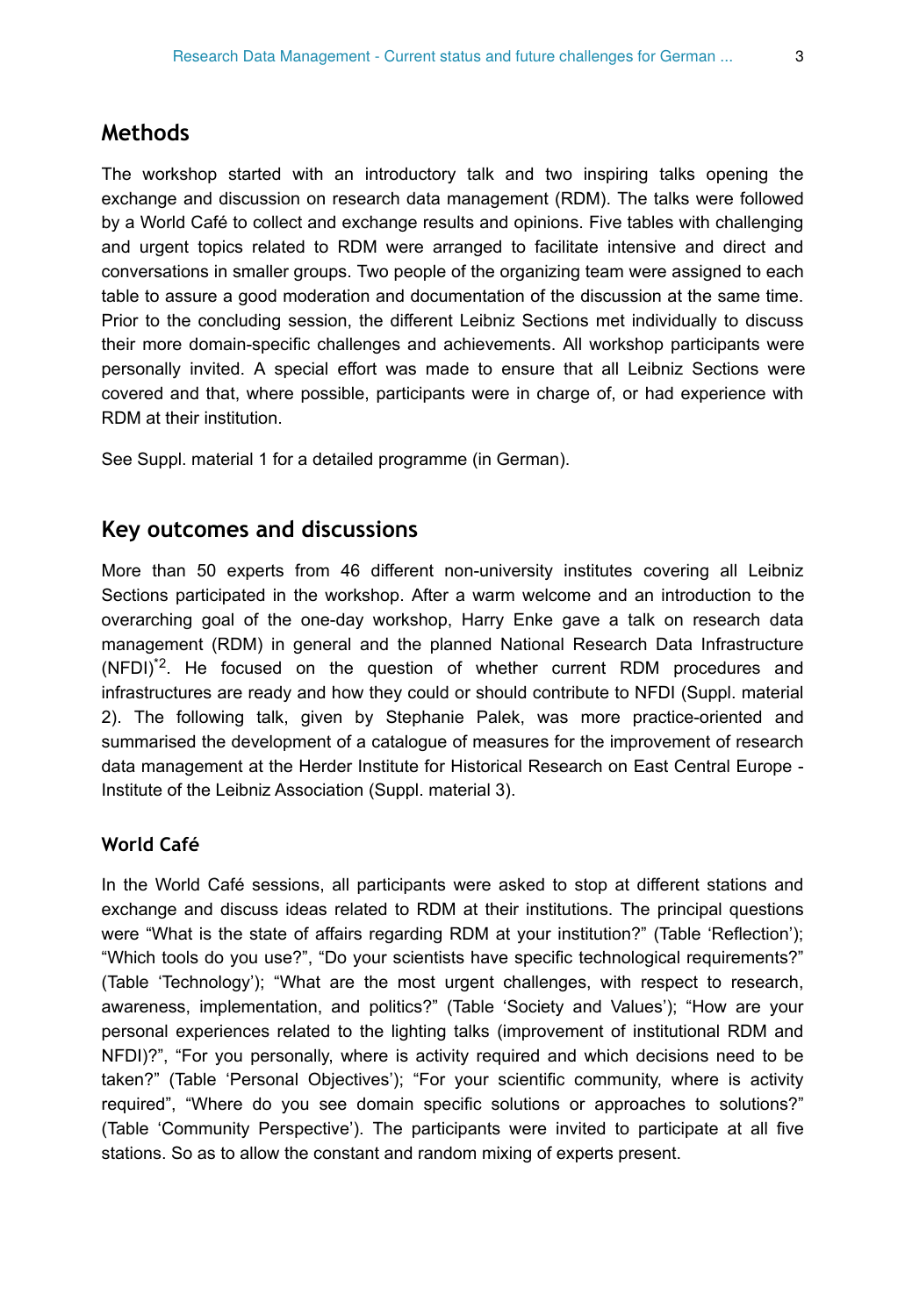

For a summary of the main points mentioned and discussed during the World Café and for topics of general importance mentioned at most stations please see Fig. 1.

#### Figure 1. doi

Main results of the World Café on experts' opinion to different aspects and challenges in research data management. Shown are the five stations ('Community Perspective', 'Reflection', 'Technology', 'Society & Values', and 'Personal Objectives') and the main points raised and discussed by the participants during the sessions.

## **'Reflection' Table**

At the 'Reflection' table participants were asked about the general situation regarding RDM at their home institutions. Although for most institutions the topic of RDM is still relatively new, progress in RDM has been achieved by all represented institutions over the last few years. In many organisations, institutional research data policies have been implemented and research data management positions have been created. In some institutions researchers already receive support in managing research data, for example through the provision of training courses and help desks. However, the topic of 'Standards and Certification' reveals a more heterogeneous picture. While some institutes trust the use of internationally accepted standards according to the research practices prevailing in their discipline, other institutes need to develop their own, more specific routines. In summary, all institutes demonstrated an awareness of the necessity of professional research data management, but it still needs to be put more into practice.

#### **'Technology' Table**

The 'Technology' table focused on the current state of RDM at the participants' institutions, the tools and technologies being used and the technological requirements for further RDM development as perceived by the institutions' academic staff.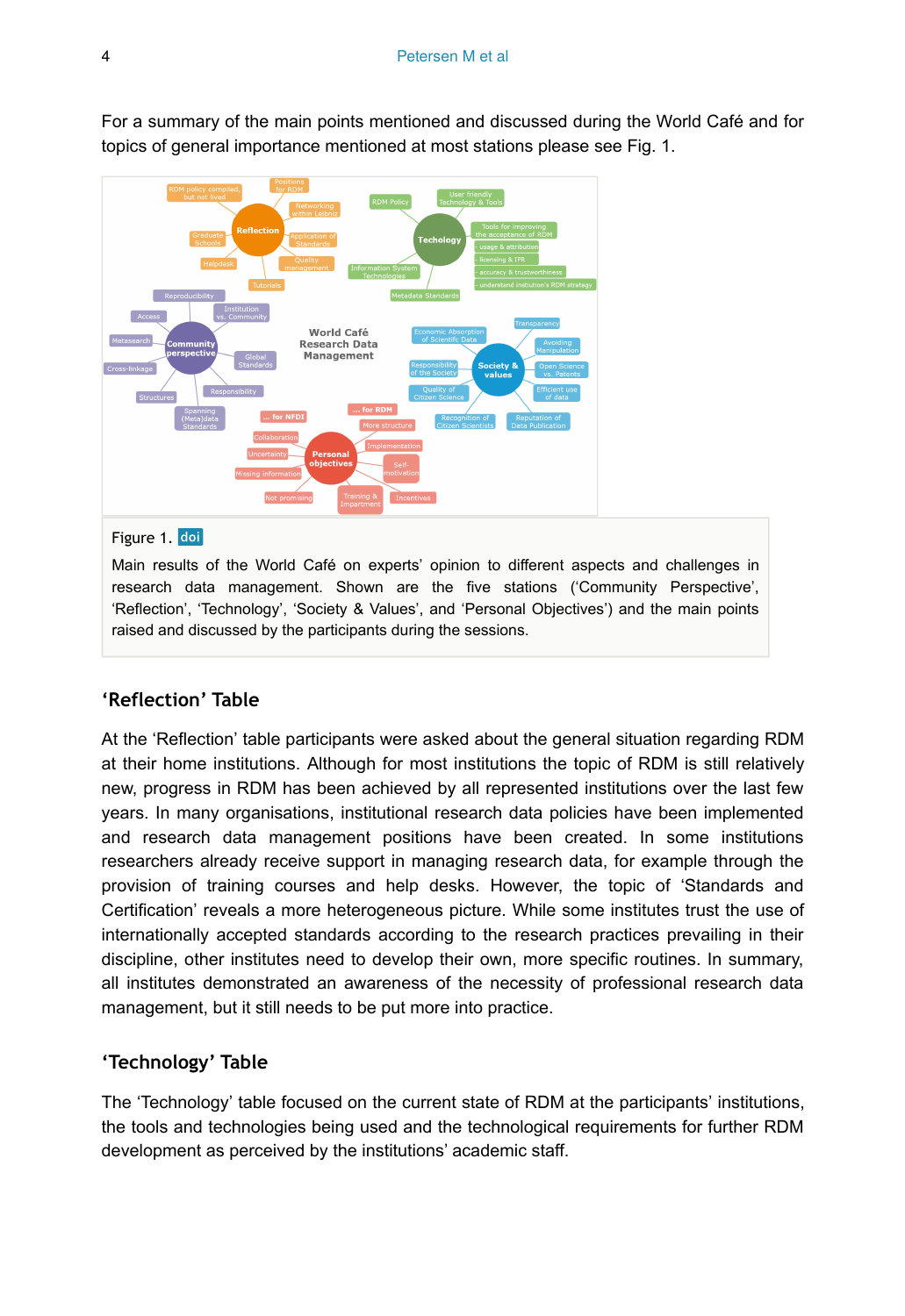It became evident that in terms of developing, evaluating, and implementing institutionwide RDM policies the situation at the different institutions is currently quite heterogeneous. Most institutions are in the process of developing standards for managing scientific data, bundling it within an institutional policy and testing it in pilot studies. In a few institutions this process is quite advanced, with their policies being published and routinely applied to research projects while others have only just begun to scrutinise how the availability and interoperability of their data can be improved by enforcing RDM best practices. Notably, the development and implementation of policies is more advanced in institutions where the management takes an active interest in RDM issues and allocates resources to the development of data management and plans. The participants stressed the importance of developing policies in close collaboration with researchers to ensure their relevance and adoption.

RDM is based on a variety of technologies at the participants' institutions. While the institutional technological toolboxes have diverse components, practically all management efforts rely in one way or another on standardised metadata. This makes the development, dissemination and application of such standards essential.

Information system technologies range from relational databases, document-based data stores, such as wikis, to sharepoint services. The choice of technology is generally highly diverse and, as well as offering a choice between in-house development or customised solutions for software products, is motivated by the existing specific workflows and data flows designed by the researchers. Where experimental research is conducted, the use of electronic lab notebooks is generally perceived as desirable and a number of institutions already use them or are in the process of testing them.

The technical requirements for improving RDM practices and for fostering its adoption into the scientific workflow can be summarised in two major points:

Firstly, technology and tools are needed, which enable the integration of RDM practices into scientific workflows in a user-friendly, non-technical manner and with as little financial investment as possible. Important requirements in this respect are:

- 1. support for the integration of heterogeneous data from diverse and distributed sources,
- 2. compatibility with legacy systems,
- 3. automatic annotation of device-generated data,
- 4. support for enrichment with metadata, and
- 5. solutions for high-throughput and large volume data (petabytes).

Secondly, any technological solutions must be augmented by measures to increase the acceptance of RDM practices among users. This includes:

- 1. enabling users to make informed choices regarding usage and attribution of their data and their results,
- 2. addressing data privacy, licensing, and intellectual property rights concerns,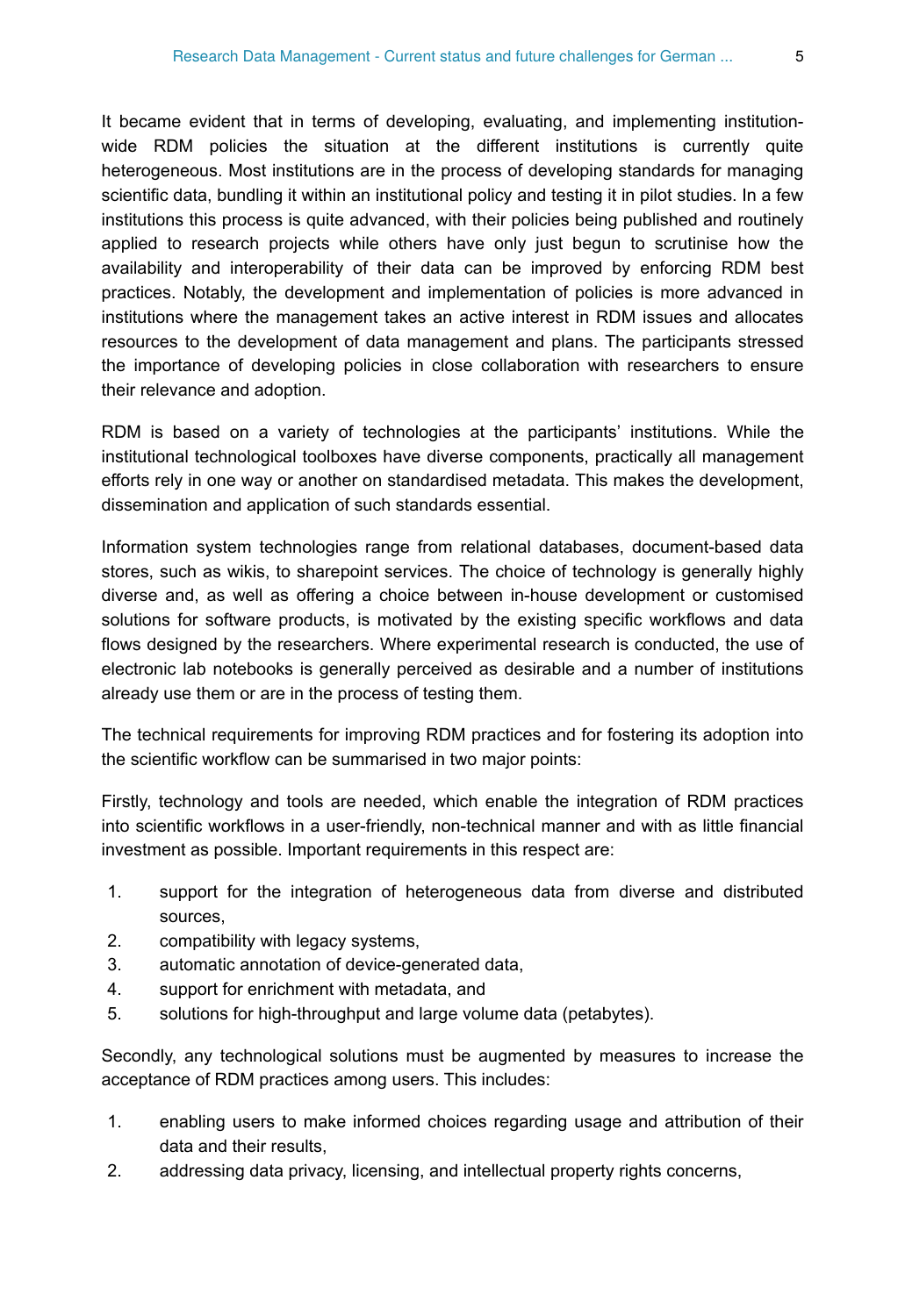- 3. providing ways to measure data accuracy and trustworthiness of data sources and repositories, and
- 4. offering easy to understand documentation of the institution's RDM goals and practices.

#### **'Society & values' Table**

The 'Society & values' table posed the question: 'In your opinion, what are the most important (social) problems and challenges that need to be addressed regarding the management of research data (research, awareness, implementation, politics)?'

The topics raised and discussed at this table can be clustered into four different areas:

One major aspect was the transparency and openness of data. The transfer, translation and dissemination of methodological knowledge was mentioned by the participants as a requirement for the 'demystification' of methods, increasing reproducibility and the avoidance of manipulated results. Although openness of science is favoured by all disciplines, patent-relevant research results are an exception. Also, this openness includes the risk of generating (incorrect) causal relationships with critical outcomes for society as a result of the partial evaluation of Big Data by third parties compare (O'Neil 2016).

In addition, it is important to protect open data from subsequent private appropriation. It may also be necessary to evaluate the risk of 'Big Data' methods producing causal relationships between formerly independent data segments.

The efficient use of data was another subject raised at this table. To reduce (personnel and financial) resources data must be available for use and reuse. This, however, requires a guaranteed level of reliability and quality of data as well as the provision of software for data evaluation and re-use. The participants stressed that excessive bureaucratisation caused by the need for performance criteria might prevent efficient data (re)use.

The participants also focused on the question of accountability. They were asked for input on how to find a balance between public funding and scientific freedom. What needs to be reported on if there is public funding and how can this be done without constraining scientific freedom? The issue of scientific reputation of published data was also a topic at this table. The acknowledgement of the value of data publication could promote its re-use, however the extension of the current rating system for scientific output might entail a yet unknown risk. The unlimited collection of digital data by various competing actors was also identified as problematic.

Finally, citizen science and the appreciation of citizen scientists was another topic at the 'Society & values' table. Participants posed the question, "To what extent can individual citizens benefit from contributing to science without being exploited and how can contributions from citizens be acknowledged?" Furthermore, there were discussions regarding whether citizen science is simply hype or whether it really takes the responsibility of society as a whole into account. Also, the data collected by citizen scientists was discussed, including its quality and (re-) usability.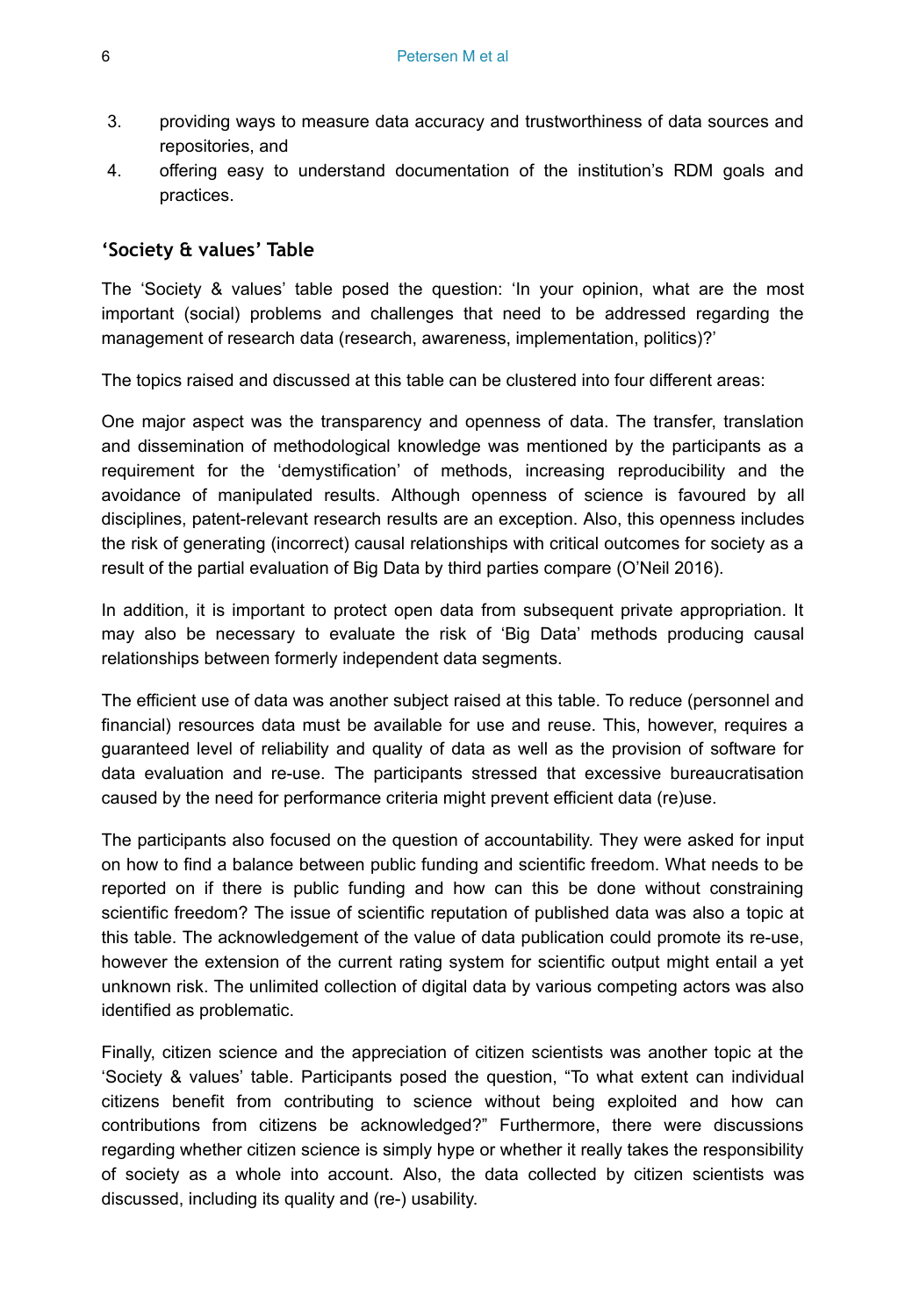#### **'Personal Objectives' Table**

At the 'Personal Objectives' table the experts were asked about their personal experiences, expectations and wishes related to the main topics arising from the incentive talks on RDM and NFDI.

For RDM, one thematic cluster dealt with the structure for RDM, including structured processes, structured documentation, folder and file management and consistent data formats. These are as important as the structured implementation of working groups, preferably using a top-down approach. RDM should be an integral element in the processing of projects. Most participants wished that RDM was seen by researchers as an integral part of research and not as an additional task.

RDM implementation was another major topic. In many institutions, the acceptance of RDM is higher among younger researchers, and acceptance by research group leaders and professors, for example, is urgently needed. RDM needs to be seen as an institutional task, even as a key task, within an organisation. Management must acknowledge that the implementation of RDM and RDM policies is required. As far as funding bodies are concerned, the participants would support an intense review of RDM in grant applications. All in all, the experts present stated that the status of RDM and managers should be improved.

The experts present expressed a need to motivate researchers and institutions to pay more attention to RDM by making clear:

- 1. that documenting the research process, as part of RDM, is an important part of good research practice and of science in general;
- 2. that RDM should be presented as a method for smooth work processes, as working with more structured data is much more efficient; and
- 3. that RDM makes their work easier in the end.

In this context, participants claimed that a cost-benefit analysis between RDM and data reuse could be helpful incentives. Researchers could be motivated to practice RDM by:

- 1. a reward system,
- 2. more pressure through (financial) incentives and
- 3. an improved awareness of, and reputation for RDM. All participants agreed that the publication of research data needs to be acknowledged as a valid (scientific) publication.

A general lack of willingness to share data again highlights the need for better training and awareness of the importance of RDM. As universities do not emphasize the benefits of collaboration, young researchers might need additional conversations and training workshops to adopt cooperation and share their data. Junior scientists need to be trained as RDM-promoter so that they can pass their knowledge on to other staff members.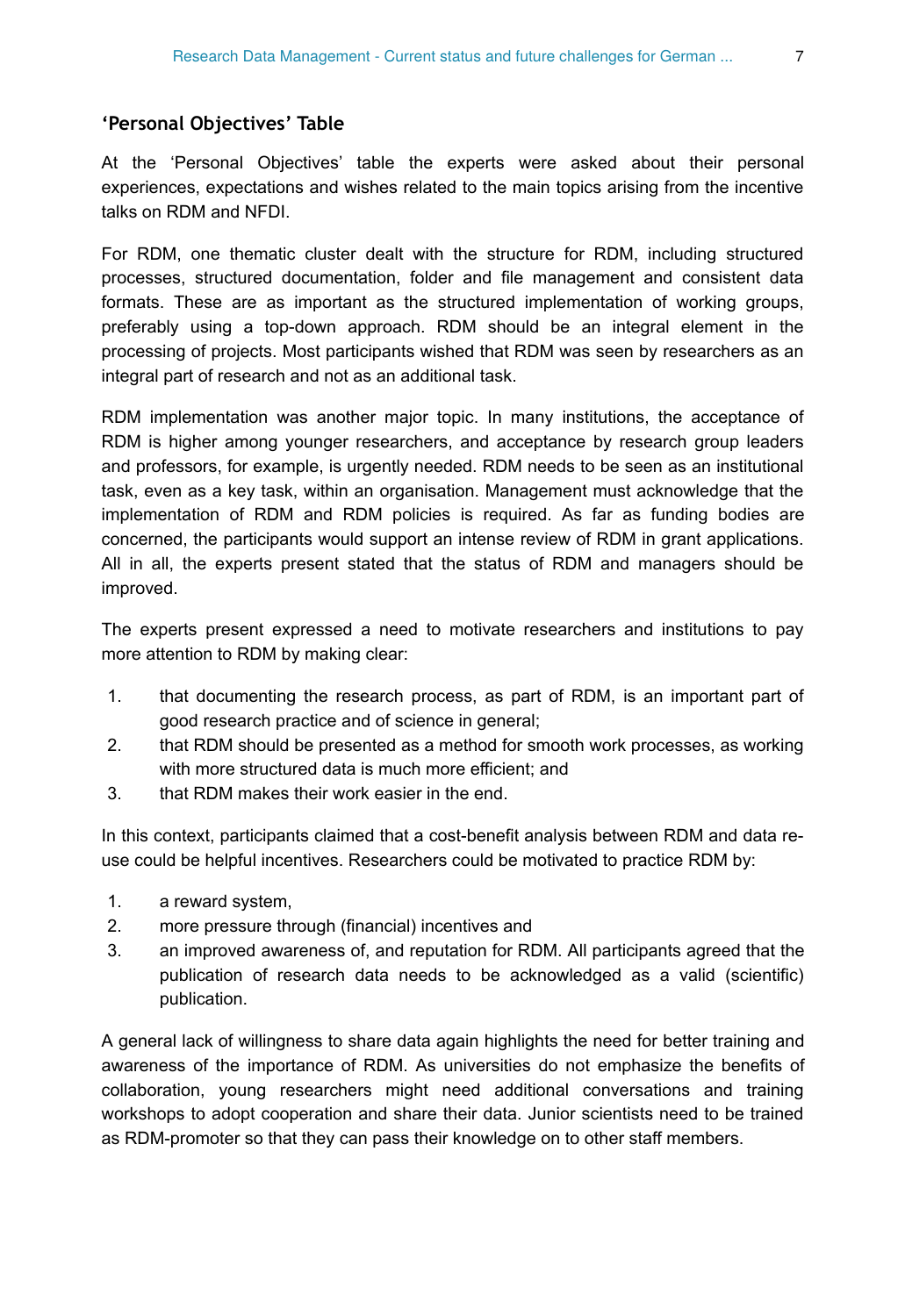In the participants' assessments of NFDI, collaborative working was an important point. The experts present appreciated the initiative because they hope that parallel structures will be reduced, that duplications will be avoided and that institutes can benefit from the expertise of others. Common workflows, processes and data access should be integrated into the process. The overall goal would be to achieve a community culture change and to strengthen the acceptance of RDM.

Yet, in quite a number of institutes the prevailing situation seems to be one of uncertainty and missing information. It was stated that outreach and communication as well as support and orientation are important. At the moment it seems rather unclear how to contribute best since the process seems to be difficult to understand and is seen to be too abstract and not related to daily practices. This especially applies to smaller academic communities where institutions must first address RDM before committing to NFDI.

All in all, the experts argued that NDFI should be a European initiative, and not be restricted to the national level.

#### **'Community Perspective' Table**

With regard to how research data is handled, it is regularly pointed out that it is necessary to take into account discipline-specific approaches and working methods in RDM as well as the particularities resulting from the respective research data itself. The 'Community Perspective' table dealt primarily with the question which themes or fields of action are topical within the respective communities or require special attention, and whether solutions or approaches already exist in the respective fields of action. In addition, participants were asked whether there are particularities in the respective fields of work for which specific solutions are needed; or conversely, whether there are solutions that could also be relevant for other disciplines or communities.

The lack of (subject-specific and interdisciplinary) standards was regularly referred to as a central challenge. It is a deficit that affects all areas, from the collection or generation of data, its processing and analysis, through to publication and archiving. The main desires of the participants mentioned in this context were standards related to the quality of research data and standards for the description, documentation and indexing of research data (metadata, ontologies). A further important aspect in this context is that it is necessary to apply discipline-specific standards while also ensuring that they can be linked to comprehensive and global standards.

In addition to the lack of common standards there is also the issue of complexity, caused not least by the wide variety of discipline- and community-specific approaches and solutions. Participants cited the large and growing number of repositories as an example. While this fundamentally positive development leads to more research data being accessible, it also greatly reduces findability. Existing meta-searches mitigate the problem, but do not completely solve it.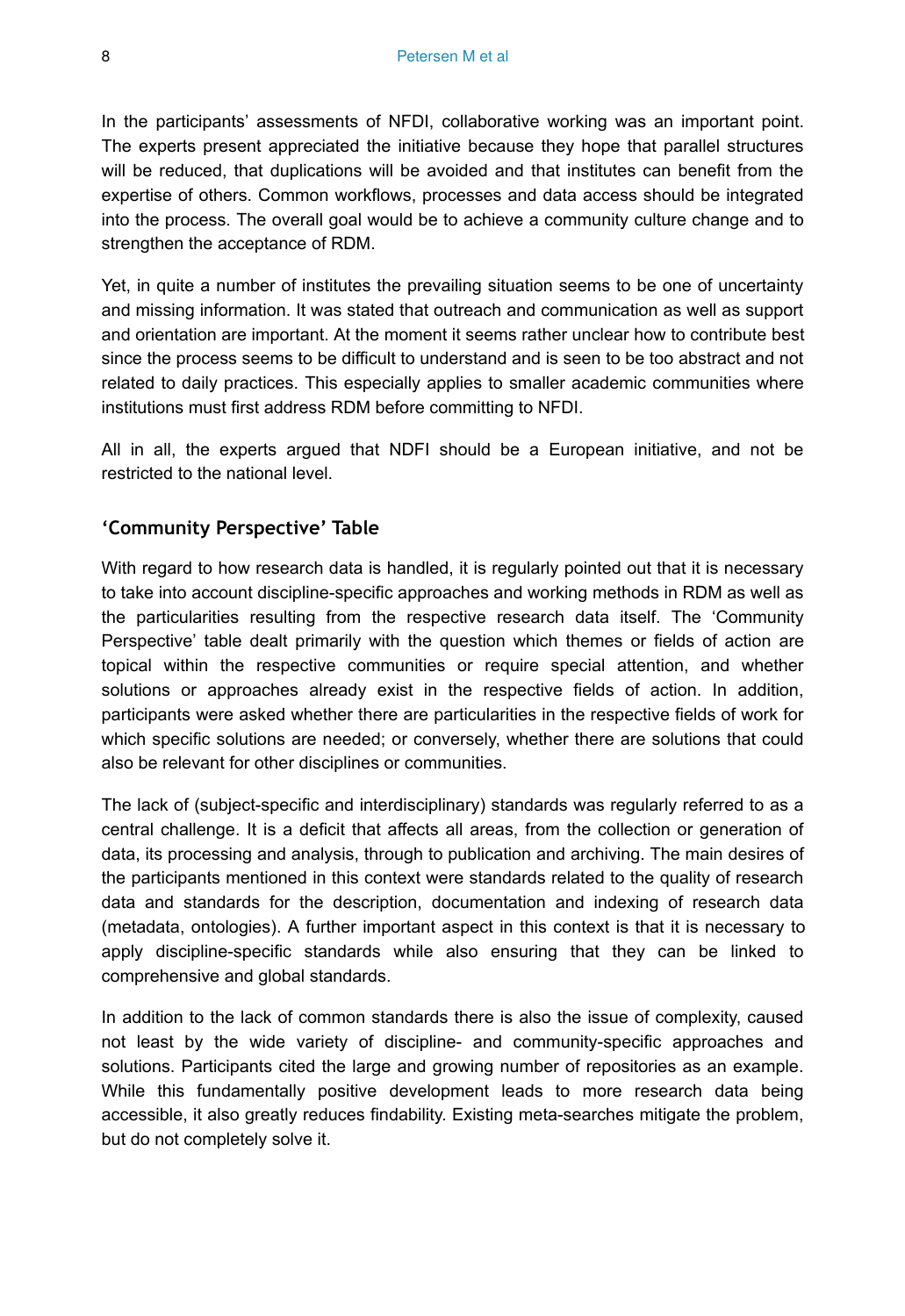Another challenge that was repeatedly mentioned by the participants is the lack of willingness on the part of researchers to share or publish their research data. However, it was not possible to determine from the discussions whether there are community-specific reasons or conditions for this. It seems that similar structural conditions and individual motives are the obstacles to data sharing in the various communities.

An additional central topic area discussed by the experts goes hand in hand with the increased expectations regarding scientific work, namely the added emphasis on open scientific practices, which produce comprehensible results. With regard to how research data is handled, all communities must be able to answer the question of how the reproducibility of research results can be ensured in concrete terms.

Finally, it is important to mention a fundamental aspect that arose during the discussion of subject-specific approaches. The experts present agreed that many areas of RDM require subject-specific approaches. At the same time, however, this poses special challenges. One is that many Leibniz Institutions comprise various communities, and sometimes also disciplines, under one roof. Due to the different subject-specific approaches used in RDM, this creates the problem of applying uniform policies and standards within the individual institutes and of developing and offering uniform solutions for dealing with data generated or processed in-house. This often creates a conflict between the need to develop a uniform institutional view of RDM and the (heterogeneous) needs of the different in-house communities.

#### **Discussion by Leibniz Sections**

In the last session the experts gathered according to their institutional affiliation in the various sections of the Leibniz Association. Different aspects of RDM addressed by the previous discussions among participants with different scientific backgrounds (see above) were now re-evaluated focusing on section- or discipline-specific aspects respectively.

Experts from Section A (Humanities and Educational Research) stressed that a common research data centre for education, used by several Leibniz Institutes, would be very beneficial for the whole community. Participants of Section B (Economics, Social Sciences, Spatial Research) used the opportunity to once more discuss the benefits and challenges of NFDI for their institutions. In terms of technology, in Section C (Life Sciences) pilot projects on electronic laboratory notebooks and experiences in the development of institutional research information systems (Forschungsinformationssystem) or the use of commercial systems were important connecting factors and participants wished for closer collaboration and communication. Referring to the 'Reflection' table, experts present from Section D (Mathematics, Natural Sciences, Engineering) exchanged ideas on the current state of RDM in their institutions and asked for a better exchange of experiences (e.g. in terms of guidelines, policies, inclusion of committees). In terms of 'Personal Objectives' it was again highlighted in Section E (Environmental Sciences) that more personnel resources are needed for proper RDM services. Suppl. material 4 shows all aspects raised during the discussions in the different Leibniz Sections (in German).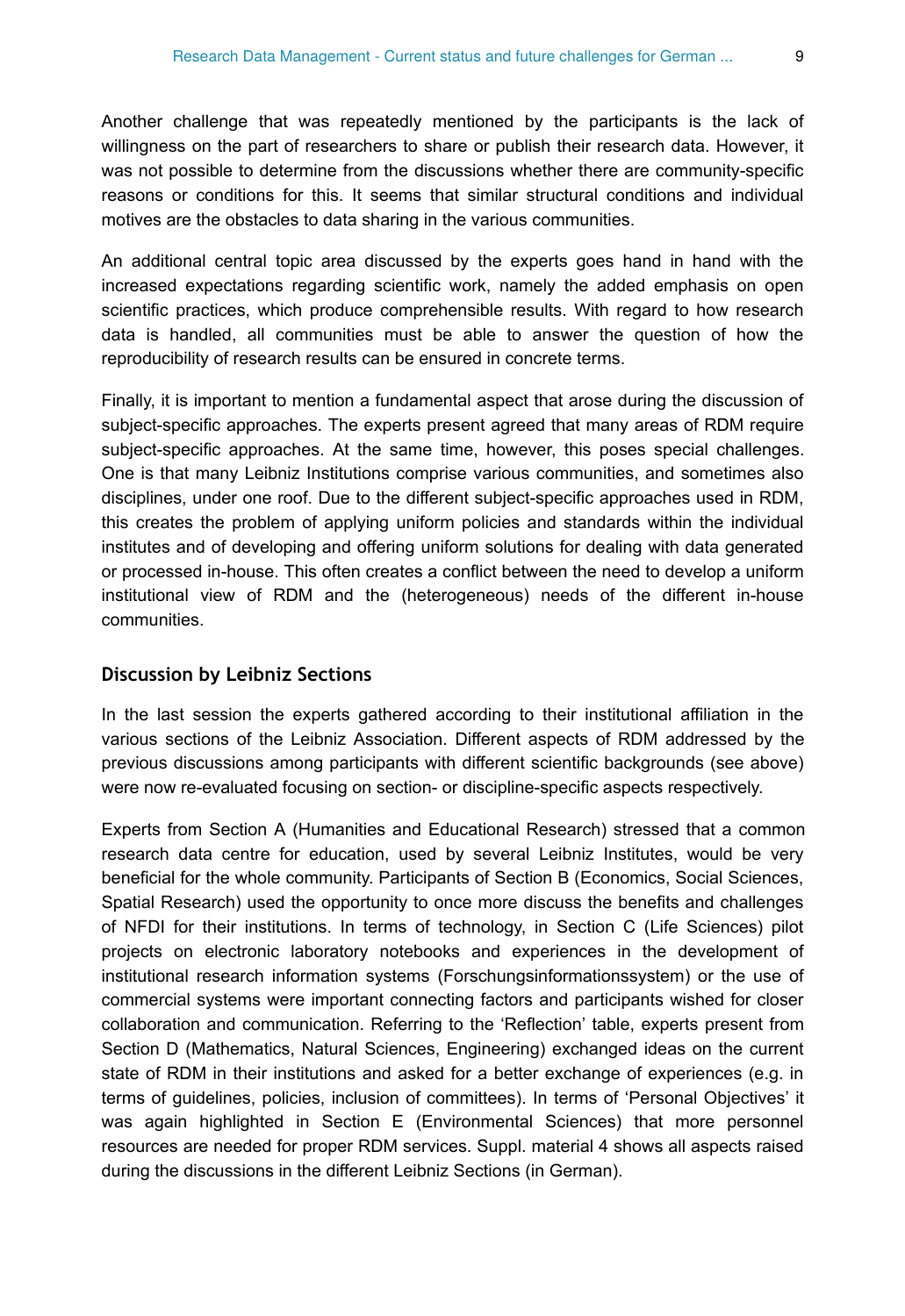The exchange among RDM experts within one section was proven to be very insightful and fruitful. Since the intra-institutional challenges are very similar, successful approaches in improving RDM in one institution can easily be transferred to other institutions as well. All sections emphasized the importance of closer collaboration and better communication in terms of RDM among institutions of the same Leibniz Section in the future.

## **Conclusions & Outlook**

The workshop 'Round of research data management experts' revealed that most institutions, independent of scientific fields, face similar overarching problems with respect to research data management (RDM), e.g. missing incentives and no awareness of the benefits that would arise from a proper RDM and data sharing.

Based on the exchange at the different tables and concluding discussions by Leibniz Sections, major differences in status and challenges could be either linked to the position of RDM within the institution or the stance of the institution's leadership with respect to RDM. The position within the organisation chart of staff responsible for RDM and its progress varies greatly among institutions. RDM experts are assigned to the directorate, the administration (e.g. scientific reporting), or are situated in particular scientific working groups (funded by the institution or third-party projects). RDM is most highly developed and regarded at institutions where it is the responsibility of the directorate. This is also true for institutions where the leadership itself (e.g. directors, leading scientists) appreciate the importance of good RDM. On the other hand, major differences regarding challenge sare more discipline-specific or even individual in nature. They are composed of differences in data types, formats, tools as well as research processes.

The Guidelines on the Handling of Research Data within the Leibniz Association (Leibniz Association 2019) have only recently been published. In order to assess their current influence as well as their reach and impact after one year of publication the *AK Forschungsdaten* will conduct a survey for all Leibniz Institutions in the summer of 2020. The survey will also record the general situation of research data handling at the different Leibniz Institutions. The outcomes will be summarized in the next meeting of the Working Group in 2020. This will further facilitate the exchange among different institutions within Leibniz and beyond with respect to the latest issues and challenges in RDM at nonuniversity research institutions.

The next workshop, planned for late 2020, will address workflows for RDM and their state of implementation. In this context, both technical and organizational processes that structure and facilitate the handling of research data at research institutes will be evaluated. The aim of the workshop will be to analyse and exchange information about different standardized processes at the different Leibniz Institutes on the basis of examples and, if applicable, to develop ideas for optimising existing processes in one's own institute. This topic also addresses the need for more exchange and networking across the different institutes, which was one of the main requests formulated by the participants of the workshop 'Round of research data management experts' described herein.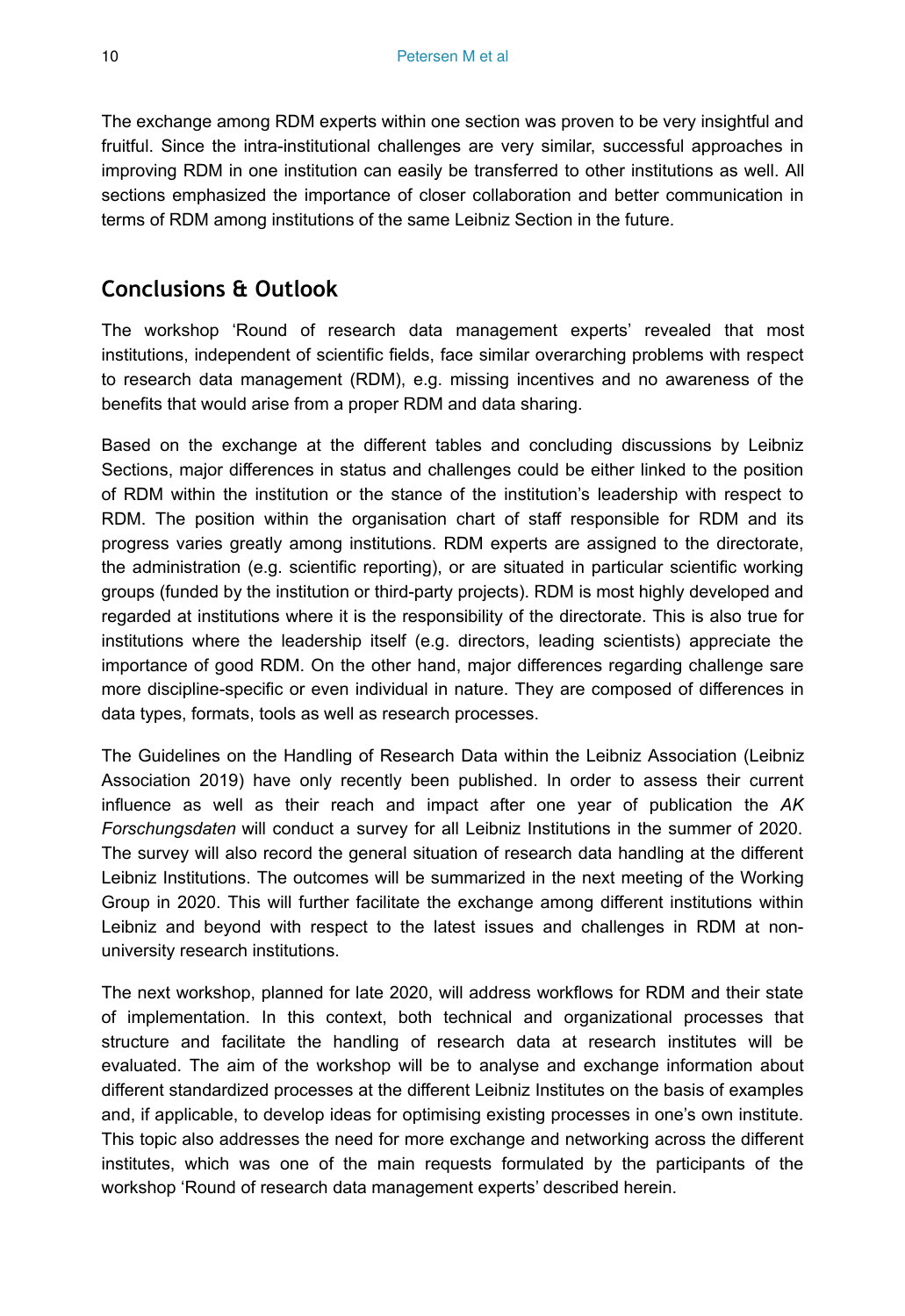The workshop in the summer of 2019 and the following conversation acknowledge the importance of the Research Data Working Group of the Leibniz Association. It is a place for the transdisciplinary exchange of all topics around RDM and enables discussions on how to improve and sustain RDM, independent of institution and scientific domain.

## **Acknowledgements**

We would like to thank Christian Bölling, Hans-Jürgen Schwarz and Daniel Langenhaun for moderating tables in the World Café and Christian Bölling for contributing to the text. We would also like to express our thanks to Ute Scheich and Brian Baltruschat for their assistance during the planning phase and for conducting the workshop at the Museum für Naturkunde Berlin. Anonymous reviewers significantly improved the manuscript by editing the language and proofreading. The publication of this article was funded by the Open Access Fund of the Leibniz Association.

## **References**

- Leibniz Association (2018) Leibniz Association. [https://www.leibniz-gemeinschaft.de/](https://www.leibniz-gemeinschaft.de/en.html) [en.html](https://www.leibniz-gemeinschaft.de/en.html). Accessed on: 2020-5-18.
- Leibniz Association (2019) Guidelines on the Handling of Research Data within the Leibniz Association, Adopted by the General Assembly of the Leibniz Association on 29 November 2018. [https://www.leibniz-gemeinschaft.de/fileadmin/user\\_upload/](https://www.leibniz-gemeinschaft.de/fileadmin/user_upload/Bilder_und_Downloads/Forschung/Open_Science/Leitlinie_Forschungsdaten_2018_EN.pdf) [Bilder\\_und\\_Downloads/Forschung/Open\\_Science/](https://www.leibniz-gemeinschaft.de/fileadmin/user_upload/Bilder_und_Downloads/Forschung/Open_Science/Leitlinie_Forschungsdaten_2018_EN.pdf) [Leitlinie\\_Forschungsdaten\\_2018\\_EN.pdf.](https://www.leibniz-gemeinschaft.de/fileadmin/user_upload/Bilder_und_Downloads/Forschung/Open_Science/Leitlinie_Forschungsdaten_2018_EN.pdf) Accessed on: 2020-5-18.
- O'Neil C (2016) Weapons of Math Destruction: How Big Data Increases Inequality and Threatens Democracy. Crown, New York.

# **Supplementary materials**

#### **Suppl. material 1: Programm FDM-Expert\*innentreffen 18.06.2019 (***german***)**

**Authors:** Petersen et al. **Data type:** Workshop Programm **Brief description:** Programm FDM-Expert\*innentreffen 18.06.2019 (german) [Download file](https://arpha.pensoft.net/getfile.php?filename=oo_411246.pdf) (71.24 kb)

#### **Suppl. material 2: Forschungsdatenmanagement mit NFDI: Wie sind wir vorbereitet? Wie partizipieren wir?**

**Authors:** Harry Enke **Data type:** presentation slides **Brief description:** Presentation on "Expert\*innenrunde zu Forschungsdatenmanagement", 8th workshop AK Forschungsdaten, 18. June 2019, Berlin [Download file](https://arpha.pensoft.net/getfile.php?filename=oo_411243.pdf) (3.06 MB)